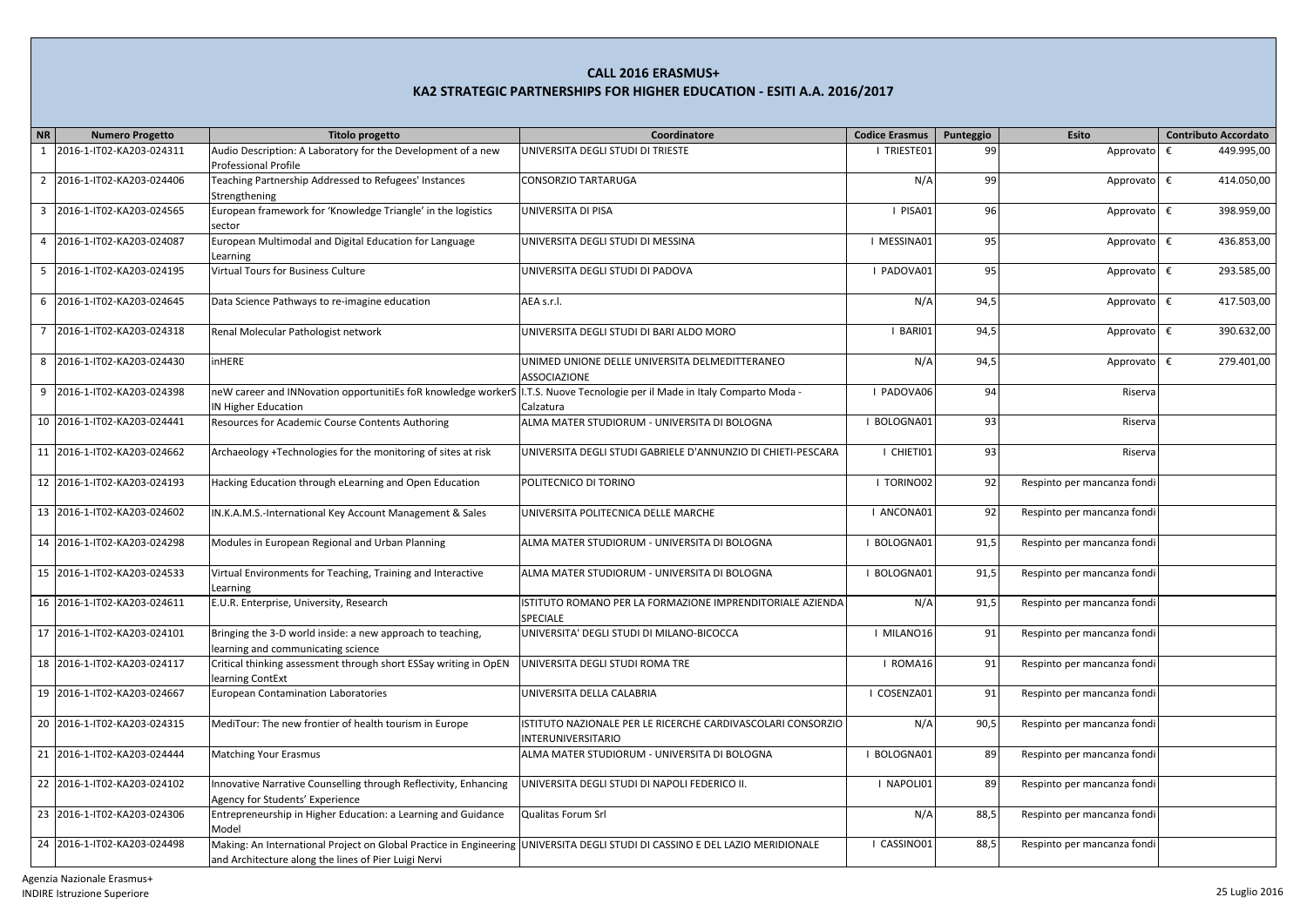| NR<br><b>Numero Progetto</b>   | <b>Titolo progetto</b>                                                                                                                                                     | Coordinatore                                                                                | <b>Codice Erasmus</b> | Punteggio | Esito                       | <b>Contributo Accordato</b> |
|--------------------------------|----------------------------------------------------------------------------------------------------------------------------------------------------------------------------|---------------------------------------------------------------------------------------------|-----------------------|-----------|-----------------------------|-----------------------------|
| 25<br>2016-1-IT02-KA203-024223 | Data Science Lighthouse                                                                                                                                                    | UNIVERSITA TELEMATICA INTERNAZIONALE-UNINETTUNO                                             | I ROMA24              | 88,5      | Respinto per mancanza fondi |                             |
| 26 2016-1-IT02-KA203-024129    | Yout(th) fill the gap                                                                                                                                                      | UNIVERSITA' DEGLI STUDI DI MILANO-BICOCCA                                                   | I MILANO16            | 86,5      | Respinto per mancanza fondi |                             |
| 27 2016-1-IT02-KA203-024388    | Better Education and Training Alignment for the MArket Needs                                                                                                               | AGENZIA NAZIONALE PER LE NUOVE TECNOLOGIE, L'ENERGIA E LO<br>SVILUPPO ECONOMICO SOSTENIBILE | N/A                   | 86        | Respinto per mancanza fondi |                             |
| 28 2016-1-IT02-KA203-024316    | Simulation in Medicine ETHIcal and Legal Standards                                                                                                                         | SCUOLA SUPERIORE DI STUDI UNIVERSITARI E DI PERFEZIONAMENTO<br>SANT'ANNA                    | I PISA03              | 86        | Respinto per mancanza fondi |                             |
| 29 2016-1-IT02-KA203-024509    | CircusFIT Competence                                                                                                                                                       | UNIVERSITA DEGLI STUDI DI PERUGIA                                                           | I PERUGIA01           | 85        | Respinto per mancanza fondi |                             |
| 30 2016-1-IT02-KA203-024737    | Interactive Mind-Sets & Skills For Employability, Entrepreneurship UNIVERSITA DEGLI STUDI DI ROMA TORVERGATA<br>And Innovation Across Different Disciplines And Boundaries |                                                                                             | I ROMA02              | 84,5      | Respinto per mancanza fondi |                             |
| 31 2016-1-IT02-KA203-024588    | Multimedia pour l'Intercompréhension En Ligne                                                                                                                              | UNIVERSITA CA' FOSCARI VENEZIA                                                              | I VENEZIA01           | 84        | Respinto per mancanza fondi |                             |
| 32 2016-1-IT02-KA203-024554    | Simulation for COllaborative Project management Education                                                                                                                  | UNIVERSITA DELLA CALABRIA                                                                   | I COSENZA01           | 84        | Respinto per mancanza fondi |                             |
| 33 2016-1-IT02-KA203-024614    | Check-in Europe 2.0 - Boosting connectivity, EMployability and<br>entrepreneurship among the ERasmus GEneration                                                            | Fondazione garagErasmus                                                                     | N/A                   | 84        | Respinto per mancanza fondi |                             |
| 34 2016-1-IT02-KA203-024630    | European University TV formats for training in science<br>dissemination                                                                                                    | CONSORZIO PER LA RICERCA E L EDUCAZIONE PERMANENTE TORINO                                   | N/A                   | 83        | Respinto per mancanza fondi |                             |
| 35 2016-1-IT02-KA203-024418    | Active logistics e-tool based on market needs (E-LOG!)                                                                                                                     | UNIVERSITA DEGLI STUDI DI MODENA E REGGIO EMILIA                                            | I MODENA01            | 83        | Respinto per mancanza fondi |                             |
| 36 2016-1-IT02-KA203-024724    | Innovation Leap: Leadership, Employability and Entrepreneurship<br>for PhDs                                                                                                | <b>VENICE INTERNATIONAL UNIVERSITY</b>                                                      | N/A                   | 83        | Respinto per mancanza fondi |                             |
| 37 2016-1-IT02-KA203-024603    | Formation Internationale à l'Ecriture de Séries TV                                                                                                                         | Conférence Permanente de l'Audiovisuel Méditerranéen                                        | N/A                   | 82        | Respinto per mancanza fondi |                             |
| 38 2016-1-IT02-KA203-024372    | Collaborative Higher Education multiLingual resource Platform                                                                                                              | UNIVERSITA DEGLI STUDI DI TRIESTE                                                           | I TRIESTE01           | 81        | Respinto per mancanza fondi |                             |
| 39 2016-1-IT02-KA203-024358    | MArginal Places: designing NEW TOURism                                                                                                                                     | UNIVERSITA IUAV DI VENEZIA                                                                  | I VENEZIA02           | 81        | Respinto per mancanza fondi |                             |
| 40 2016-1-IT02-KA203-024385    | Participative Environmental Education - Rethinking Science                                                                                                                 | UNIVERSITA DEGLI STUDI DI NAPOLI FEDERICO II.                                               | I NAPOLI01            | 80,5      | Respinto per mancanza fondi |                             |
| 41 2016-1-IT02-KA203-024429    | INTERactive environment for learning, information and MUSIC<br>practice                                                                                                    | CONSERVATORIO DI MUSICA "G.VERDI" DI MILANO                                                 | I MILANO09            | 80        | Respinto per mancanza fondi |                             |
| 42 2016-1-IT02-KA203-024663    | P.A.S.-Performing Arts and Society                                                                                                                                         | ESPE'RO S.R.L.                                                                              | N/A                   | 80        | Respinto per mancanza fondi |                             |
| 43 2016-1-IT02-KA203-024449    | Jazz Educational and Innovation System                                                                                                                                     | Fondazione Siena Jazz - Accademia Nazionale del Jazz                                        | I SIENA05             | 80        | Respinto per mancanza fondi |                             |
| 44 2016-1-IT02-KA203-024322    | CLimate changE Adaptation and Resilience. Learning and Training<br>for Coastal Cities                                                                                      | UNIVERSITA IUAV DI VENEZIA                                                                  | I VENEZIA02           | 80        | Respinto per mancanza fondi |                             |
| 45 2016-1-IT02-KA203-024300    | Dropout at university: an Effective SYstem to contrast this Risk                                                                                                           | ARDSU ESU di Venezia                                                                        | N/A                   | 79,5      | Respinto per mancanza fondi |                             |
| 46 2016-1-IT02-KA203-024644    | OUT-Outdoor education University Teaching to develop key<br>competencies in earlychildhood education and qualify adults to                                                 | UNIVERSITA DEGLI STUDI DI MODENA E REGGIO EMILIA                                            | I MODENA01            | 79,5      | Respinto per mancanza fondi |                             |
| 47 2016-1-IT02-KA203-024643    | BEWARE - Boosting Europe wide Welcome through Active and<br>Responsible Engagement of young movers                                                                         | Movimento Difesa del Cittadino                                                              | N/A                   | 79        | Respinto per mancanza fondi |                             |
| 48 2016-1-IT02-KA203-024473    | Training and Assessment tool for Tutoring skills development in<br>the file ofEmergency Medicine                                                                           | UNIVERSITA DEGLI STUDI DI PAVIA                                                             | I PAVIA01             | 78,5      | Respinto per mancanza fondi |                             |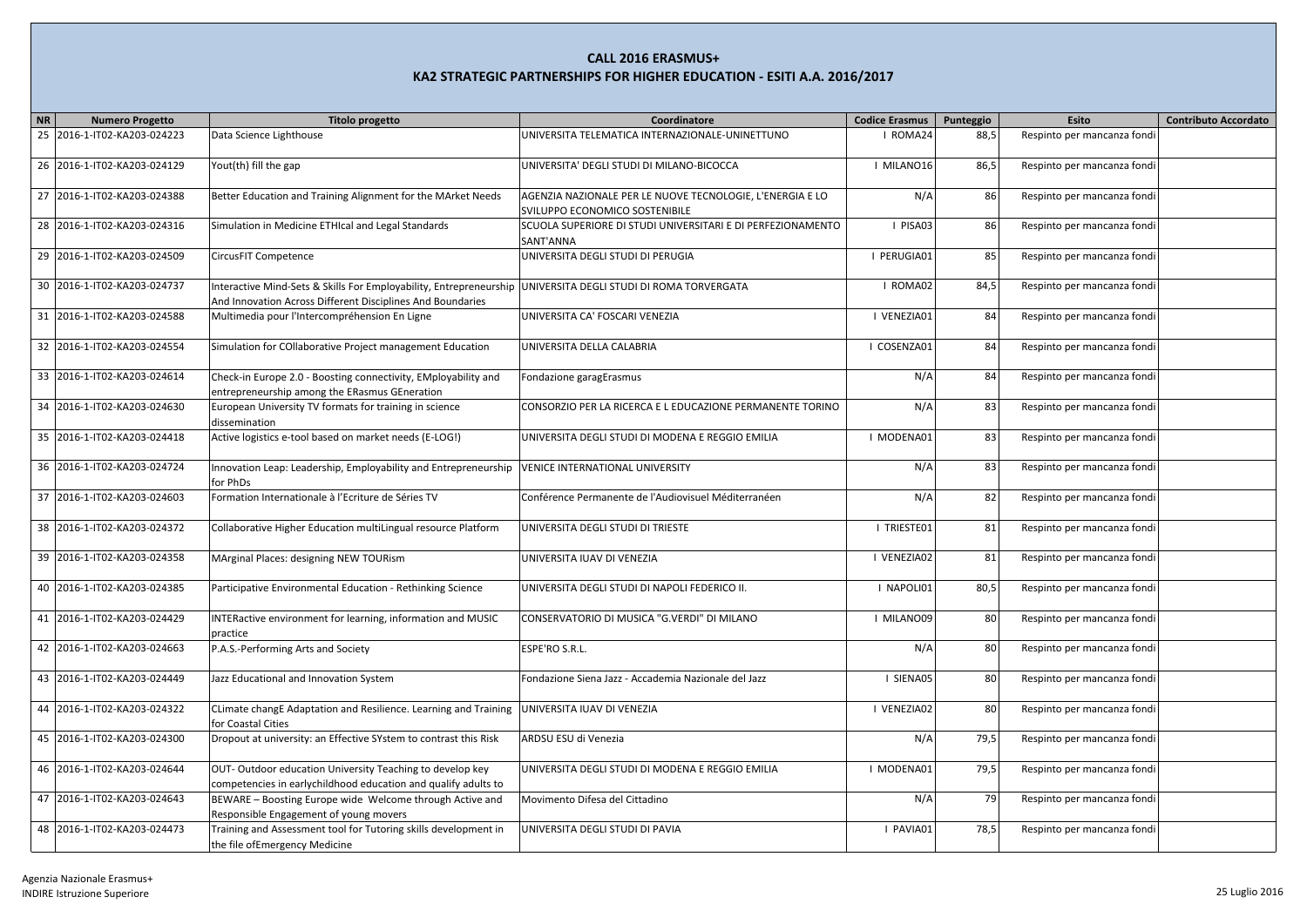| NR<br><b>Numero Progetto</b>   | <b>Titolo progetto</b>                                                                | Coordinatore                                                | <b>Codice Erasmus</b> | Punteggio | Esito                       | <b>Contributo Accordato</b> |
|--------------------------------|---------------------------------------------------------------------------------------|-------------------------------------------------------------|-----------------------|-----------|-----------------------------|-----------------------------|
| 49<br>2016-1-IT02-KA203-024556 | <b>ECADOC2-Marginalised Groups Initiative</b>                                         | UNIVERSITA DEGLI STUDI DI PADOVA                            | I PADOVA01            | 78        | Respinto                    |                             |
|                                |                                                                                       |                                                             |                       |           |                             |                             |
|                                |                                                                                       |                                                             | I MILANO02            | 77        |                             |                             |
| 50 2016-1-IT02-KA203-024732    | METropolitan design management Education for fast growing                             | POLITECNICO DI MILANO                                       |                       |           | Respinto per mancanza fondi |                             |
|                                | cities                                                                                |                                                             |                       |           |                             |                             |
| 51 2016-1-IT02-KA203-024274    | Professioni educative e inclusione. L'operatore pedagogico                            | UNIVERSITA DEGLI STUDI DI FOGGIA                            | I FOGGIA03            | 77        | Respinto per mancanza fondi |                             |
|                                | europeo per l'integrazione socio-culturale degli immigrati                            |                                                             |                       |           |                             |                             |
| 52 2016-1-IT02-KA203-024450    | Opening University training to the future of the employability:                       | UNIVERSITA DELLA CALABRIA                                   | I COSENZA01           | 77        | Respinto per mancanza fondi |                             |
|                                | Business & Creativity as Oxygen for future young workers                              |                                                             |                       |           |                             |                             |
| 53 2016-1-IT02-KA203-024612    | Migration Management and Mediation                                                    | UNIVERSITA DI PISA                                          | I PISA01              | 77        | Respinto per mancanza fondi |                             |
|                                |                                                                                       |                                                             |                       |           |                             |                             |
| 54 2016-1-IT02-KA203-024199    | A European Roadmap For Urban Planning And Agriculture                                 | POLITECNICO DI TORINO                                       | I TORINO02            | 76        | Respinto per mancanza fondi |                             |
|                                |                                                                                       |                                                             |                       |           |                             |                             |
| 55 2016-1-IT02-KA203-024580    | EnHancing InformaTion Privacy, Law, and IntelleCtual PrOperty                         | SCUOLA SUPERIORE DI STUDI UNIVERSITARI E DI PERFEZIONAMENTO | I PISA03              | 75,5      | Respinto per mancanza fondi |                             |
|                                |                                                                                       | SANT'ANNA                                                   |                       |           |                             |                             |
| 56 2016-1-IT02-KA203-024613    | COACH IN LIFESTYLE SCIENCES                                                           | Parco Scientifico e tecnologico Pontino Technoscience       | N/A                   | 75,5      | Respinto per mancanza fondi |                             |
|                                |                                                                                       |                                                             |                       |           |                             |                             |
| 57 2016-1-IT02-KA203-024668    | Grafting for an Innovative Formation in the Third Sector                              | <b>Fondazione ADAPT</b>                                     | N/A                   | 74,5      | Respinto per mancanza fondi |                             |
|                                |                                                                                       |                                                             |                       |           |                             |                             |
| 58 2016-1-IT02-KA203-024269    | Social and Civic Competences for inclusion in Europe. A Critical                      | LIBERA UNIVERSITA MARIA SS ASSUNTA                          | I ROMA04              | 74,5      | Respinto per mancanza fondi |                             |
|                                | Approach to Key competences Evaluation                                                |                                                             |                       |           |                             |                             |
| 59 2016-1-IT02-KA203-024086    | European Correctional Justice Law Clinic for Fundamental Rights                       | Associazione Antigone Onlus                                 | N/A                   | 72        | Respinto per mancanza fondi |                             |
|                                |                                                                                       |                                                             |                       |           |                             |                             |
| 60 2016-1-IT02-KA203-024393    |                                                                                       | UNIVERSITA DEGLI STUDI DI PALERMO                           | I PALERMO01           |           |                             |                             |
|                                | Soil Resources Management and Conservation                                            |                                                             |                       | 71        | Respinto per mancanza fondi |                             |
|                                |                                                                                       |                                                             |                       |           |                             |                             |
| 2016-1-IT02-KA203-024407<br>61 | <b>Culture and Communication of Taste</b>                                             | UNIVERSITA DEGLI STUDI DI PALERMO                           | I PALERMO01           | 70        | Respinto per mancanza fondi |                             |
|                                |                                                                                       |                                                             |                       |           |                             |                             |
| 62 2016-1-IT02-KA203-024666    | CReativity and Entrepreneurial Skills development in the COntext                      | LINK CAMPUS UNIVERSITY                                      | I ROMA26              | 69        | Respinto per mancanza fondi |                             |
|                                | of SMART cities                                                                       |                                                             |                       |           |                             |                             |
| 63 2016-1-IT02-KA203-024313    | MULTIdisciplinary education for a systemic approach to                                | UNIVERSITA DEGLI STUDI DI FOGGIA                            | I FOGGIA03            | 69        | Respinto per mancanza fondi |                             |
|                                | BIOeconomy                                                                            |                                                             |                       |           |                             |                             |
| 64 2016-1-IT02-KA203-024185    | Transmediar Cooperativamente                                                          | UNIVERSITA DEGLI STUDI DI GENOVA                            | I GENOVA01            | 69        | Respinto per mancanza fondi |                             |
|                                |                                                                                       |                                                             |                       |           |                             |                             |
| 65 2016-1-IT02-KA203-024480    | Cultural Heritage Hub: new synergies to foster professionalism                        | Fondazione Flaminia                                         | N/A                   | 68        | Respinto per mancanza fondi |                             |
|                                | and job opportunities in the Cultural Heritage Sector                                 |                                                             |                       |           |                             |                             |
| 66 2016-1-IT02-KA203-024664    | Resilience by Design                                                                  | UNIVERSITA DI PISA                                          | I PISA01              | 67        | Respinto per mancanza fondi |                             |
|                                |                                                                                       |                                                             |                       |           |                             |                             |
| 67 2016-1-IT02-KA203-024168    | Processoteca                                                                          | POLITECNICO DI BARI                                         | I BARIO5              | 66,5      | Respinto                    |                             |
|                                |                                                                                       |                                                             |                       |           |                             |                             |
| 68 2016-1-IT02-KA203-024494    | Social and Educational Tourism: Focusing on Apprenticeship in                         | UNIVERSITA DEGLI STUDI ROMA TRE                             | I ROMA16              | 66        | Respinto per mancanza fondi |                             |
|                                | Creative Tourism Scenarios (a Network for Facilitating approaches                     |                                                             |                       |           |                             |                             |
| 69 2016-1-IT02-KA203-024733    | <b>Smart Cities Management</b>                                                        | UNIVERSITA DELLA CALABRIA                                   | I COSENZA01           | 66        | Respinto per mancanza fondi |                             |
|                                |                                                                                       |                                                             |                       |           |                             |                             |
| 70 2016-1-IT02-KA203-024646    | Applied and Interdisciplinary Mathematics                                             | UNIVERSITA DEGLI STUDI DELL'AQUILA                          | I L-AQUIL01           | 64        | Respinto per mancanza fondi |                             |
|                                |                                                                                       |                                                             |                       |           |                             |                             |
| 71 2016-1-IT02-KA203-024351    | New Concept of Chemistry for Health, Environment, Medicine and UNIVERSITA DEL SALENTO |                                                             | I LECCE01             | 62,5      | Respinto per mancanza fondi |                             |
|                                | Food                                                                                  |                                                             |                       |           |                             |                             |
| 72 2016-1-IT02-KA203-024534    | Emergencing nursing : sharing educational practices, increasing                       | UNIVERSITA DEGLI STUDI DI FOGGIA                            | I FOGGIA03            | 62,5      | Respinto                    |                             |
|                                |                                                                                       |                                                             |                       |           |                             |                             |
|                                | reciprocal understanding, and enhancing nursing students cultural                     |                                                             |                       |           |                             |                             |